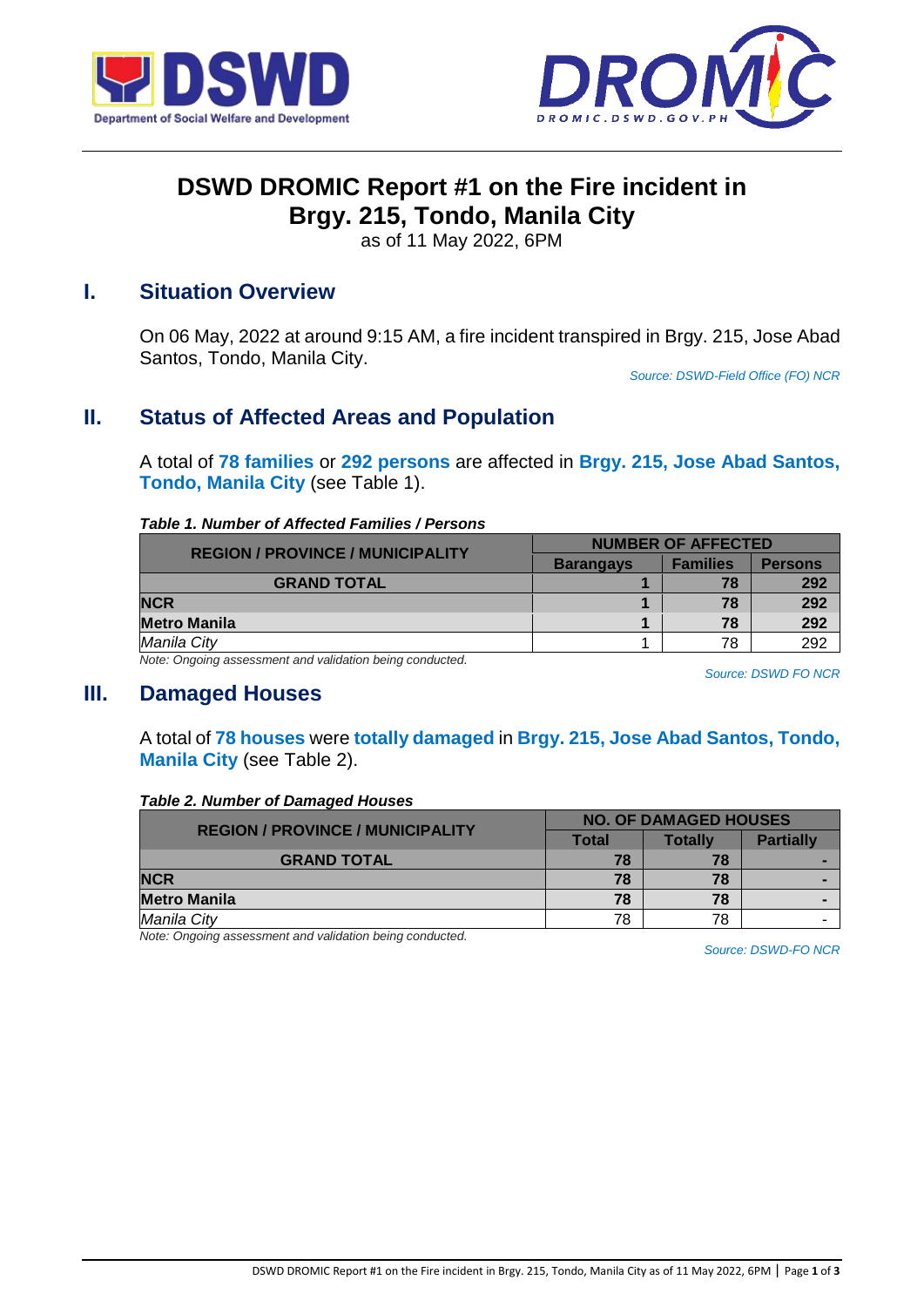



# **IV. Response Actions and Interventions**

| <b>STANDBY</b> |               | <b>STOCKPILE</b>                           |                   |                                                | <b>TOTAL</b>                           |
|----------------|---------------|--------------------------------------------|-------------------|------------------------------------------------|----------------------------------------|
|                |               | <b>FAMILY FOOD PACKS</b>                   |                   | <b>OTHER FOOD</b>                              | <b>STANDBY</b>                         |
| <b>OFFICE</b>  | <b>FUNDS</b>  | <b>QUANTITY</b>                            | <b>TOTAL COST</b> | <b>AND NON-</b><br><b>FOOD ITEMS</b><br>(FNIs) | <b>FUNDS &amp;</b><br><b>STOCKPILE</b> |
| <b>TOTAL</b>   | 14,844,940.34 | 28,048                                     | 17,756,647.92     | 220,909,827.09                                 | 253,511,415.35                         |
| DSWD-CO        | 13,679,177.04 | $\blacksquare$                             | ٠                 |                                                | 13,679,177.04                          |
| NRLMB-NROC     |               | 24,110                                     | 15,261,630.00     | 169,003,341.03                                 | 184,264,971.03                         |
| NRLMB-VDRC     | -             | 829                                        | 553,910.00        | 44,349,022.40                                  | 44,902,932.40                          |
| DSWD-FONCR     | 1,165,763.30  | 3,109<br>$\overline{\phantom{a}}$<br>0.000 | 1,941,107.92      | 7,557,463.66                                   | 10,664,334.88                          |

#### **a. Standby Funds and Prepositioned Relief Stockpile**

*Note: The Inventory Summary is as of 11 May 2022, 4PM.*

 *Source: DSWD-DRMB and DSWD-NRLMB*

#### **1. Standby Funds**

- **₱13.68 million Quick Response Fund (QRF) at the DSWD-Central Office.**
- **₱1.17 million available at DSWD-FO NCR.**

### **2. Prepositioned FFPs and Other Relief Items**

- 24,939 FFPs available in Disaster Response Centers; of which, 24,110 FFPs are at the National Resource Operations Center (NROC), Pasay City and 829 FFPs are at the Visayas Disaster Response Center (VDRC), Cebu City.
- 3,109 FFPs available at DSWD-FO NCR.
- $P253.51$  million worth of other FNIs at NROC, VDRC and DSWD-FO NCR warehouses.

### **b. Camp Coordination and Camp Management (CCCM)**

| <b>DATE</b> | <b>ACTIVITIES</b>                                                                                                                                                                                                                                                                                                                                                                           |
|-------------|---------------------------------------------------------------------------------------------------------------------------------------------------------------------------------------------------------------------------------------------------------------------------------------------------------------------------------------------------------------------------------------------|
| 07 May 2022 | The Manila Department of Social Welfare (MDSW) is continuously<br>conducting intake interview, master listing, assessment and validation<br>of the affected families using the Disaster Assistance Family Access<br>Card (DAFAC). The same office also ensures the maintenance of<br>health protocols inside the campsite and the provision of the basic<br>needs of the affected families. |